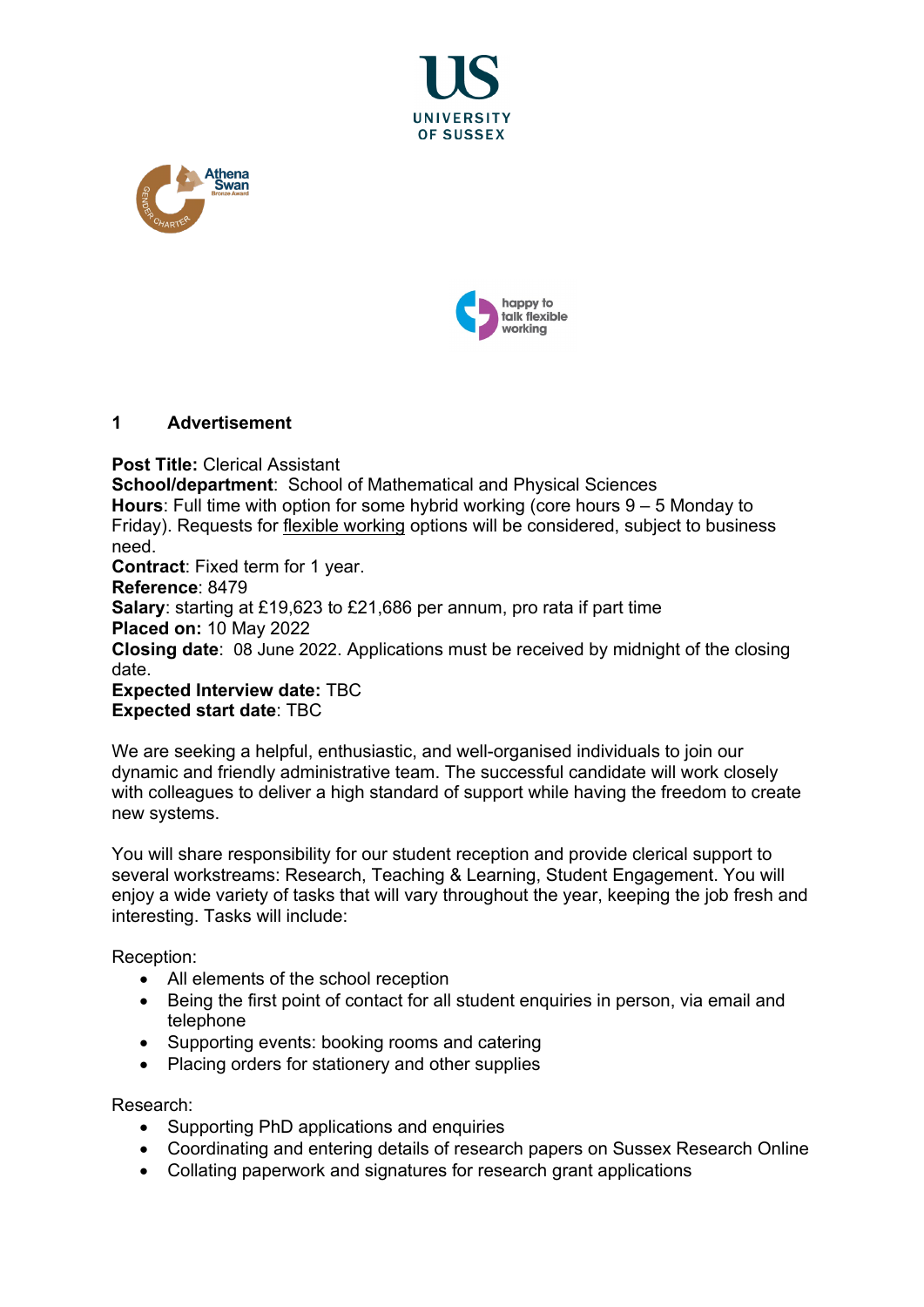- Support for research seminars and events
- Supporting the Research team with ad hoc tasks

Teaching & Learning:

- Supporting exam administration, entering marks
- Photocopying meeting papers
- Producing letters at student request
- Supporting the Teaching and Learning team with data entry and other ad hoc tasks

Student Engagement:

- Logging student absences, working with the Student Experience Coordinator
- Supporting meetings and student experience events
- Ad hoc support with social media, websites, or outreach

The successful candidate will be professional, dynamic, versatile, and outgoing, with excellent communication skills and confidence with IT. They will have experience in customer service, data entry and information systems.

The School Office is vital to the smooth-running of the School and you will contribute to the high standards of service delivery.

Please contact Gemma Harman g.harman@sussex.ac.uk for informal enquiries.

The University is committed to equality and valuing diversity, and applications are particularly welcomed from women and black and minority ethnic candidates, who are under-represented in academic posts in Science, Technology, Engineering, Medicine and Mathematics (STEMM) at Sussex.

For full details and how to apply see our [vacancies page](http://www.sussex.ac.uk/about/jobs)

*The University of Sussex values the diversity of its staff and students and we welcome applicants from all backgrounds.*

# **2. The School / Division**

Please find further information regarding the school/division at <http://www.sussex.ac.uk/mps/>

#### **3. Job Description**

**Job Description for the post of**: Clerical Assistant

**Section/Unit/School:** School of Mathematical and Physical Sciences

**Location:** School Office, Pevensey II building

**Grade:** 3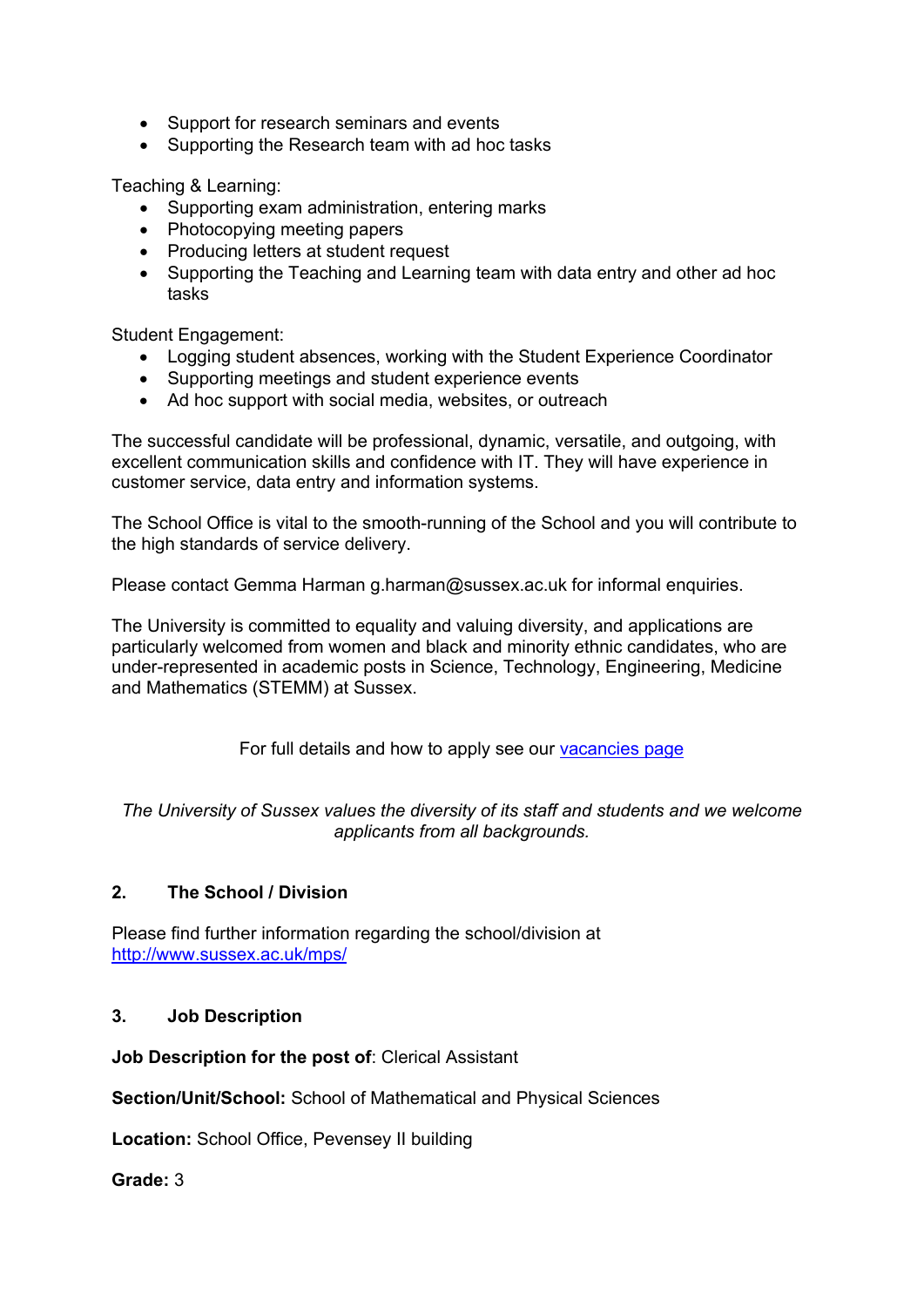**Responsible to:** Deputy School Administrator / School Administrator

**Responsible for:** N/A

## **Purpose of the post:**

To provide clerical support for a range of school functions

## **Key Responsibilities:**

## 1 **Provide a friendly and professional reception and general enquiries service to students, faculty and visitors**

1.1 Deal with post, telephone and in-person queries

1.2 To deal with, or refer, basic queries and correspondence

1.3 To provide prompt, accurate and effective email and phone advice to prospective students, as part of the network led by the central enquiries team.

1.4 Distribution of post and documentation, and maintenance of pigeonholes, and notice boards

1.5 Preparation and updating of documentation

1.6 Deal effectively and efficiently with enquires from staff, students and visitors

## 2 **Provide clerical support to school staff and officers**

2.1 To support meetings, copying papers and reports

2.2 To maintain records, including paper based and data systems

2.3 To enter data into systems as required

2.4 To assist with the submission of assessed work and other related processes

## **3. Within clear parameters to take responsibility for specific projects or areas of work.**

This Job Description sets out current duties of the post that may vary from time to time without changing the general character of the post or the level of responsibility entailed.

# **4. Person Specification**

SKILLS / ABILITIES

|                                                                                                                                  | Essential | Desirable |
|----------------------------------------------------------------------------------------------------------------------------------|-----------|-----------|
| Excellent communication skills, both oral and written                                                                            | x         |           |
| Willingness and ability to do routine work                                                                                       | x         |           |
| Good ICT skills, including using databases                                                                                       | x         |           |
| High degree of accuracy and attention to detail                                                                                  | x         |           |
| Ability to distinguish between conflicting demands,<br>scheduling and planning work in order to meet<br>priorities and deadlines | x         |           |

#### KNOWL FDGF